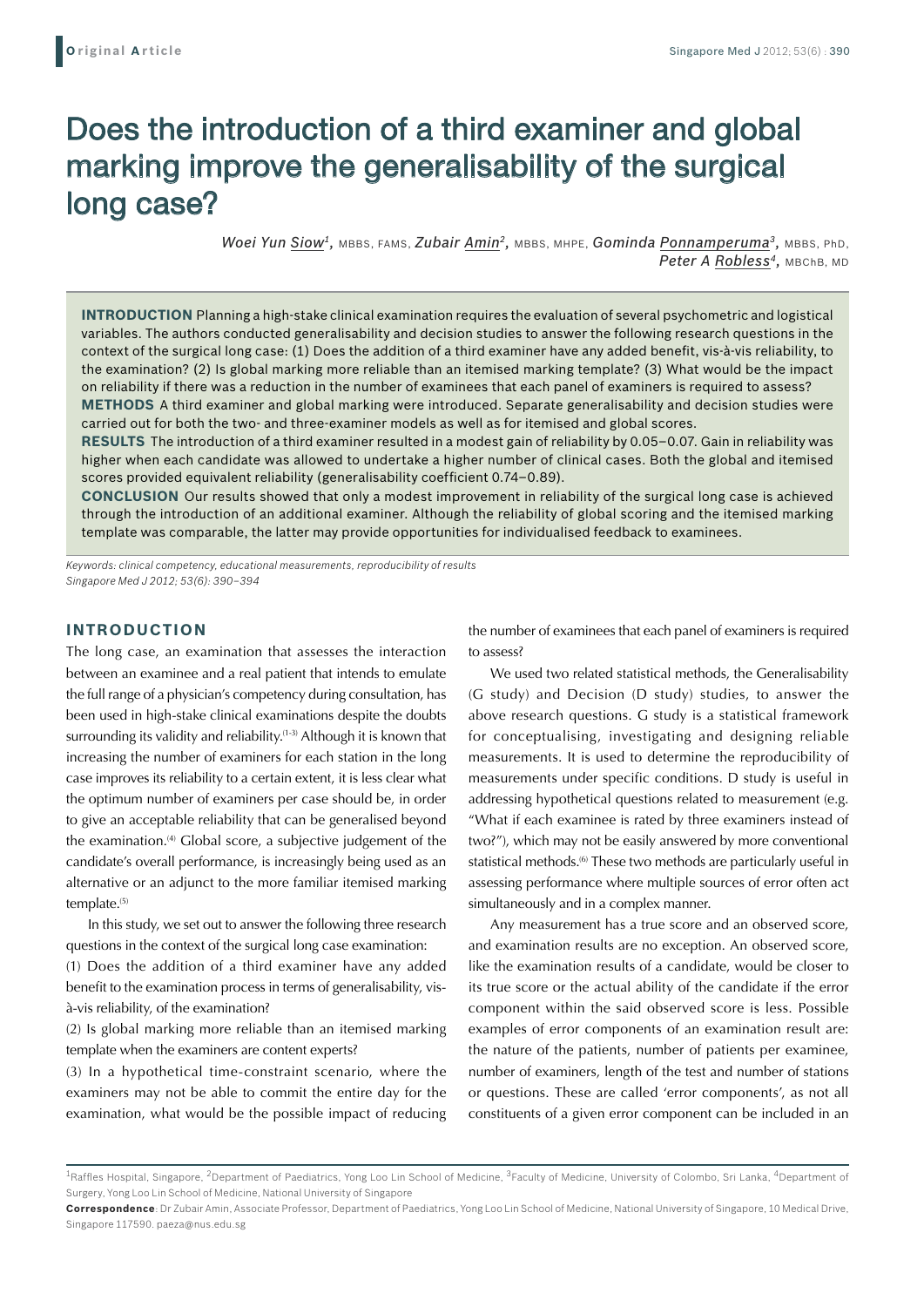examination. For example, we cannot include all the patients or disease conditions that we want the candidates to handle within a given examination, mainly due to logistical reasons. Therefore, since we can assess only a sample of the universe of an error component that may influence the examination result, such sampling would introduce error into the observed score. All components contributing to an observed score (i.e. both true score and error components) are called 'sources of variation'.

In a G study, the error components contributing to an observed score of a given examination result can be partitioned using variance analysis. Thus, the approach of G study is different from classical test theory (CTT). CTT recognises that any observed score is actually a summation of true score and error, as represented by the simple model  $X = T + e$  (where  $X =$  observed score;  $T = true$  score; and  $e = error$  in measurement). In CTT, all errors are taken into one error term. In reality, as illustrated above, except in highly controlled laboratory experimentations, errors can result from multiple factors. In an examination, it is thus unrealistic to expect all sources of errors to remain constant.

A G study usually begins by specifying all the sources of variation, in terms of variance components (e.g. the candidate's ability, i.e. the true score, and all other error sources such as the nature of patients, number of patients per examinee, number of examiners, length of the test, number of stations or questions) that could potentially influence the observed score.<sup>(6)</sup> These sources of variation are known as 'facets'. Where one facet can interact freely with another facet, it is known as 'random model', as opposed to fixed models and nested models, where the number of items within a facet is constant (i.e. fixed) and the interactions between facets are limited, respectively. The purpose of a G study is to quantify the contribution by each error facet and by the interaction of different facets to the observed score, when compared with the contribution by the candidate facet (i.e. the true score) to the observed score. For example, in the context of the long case examination, an examiner (or the observer) is an error facet, which is also called the 'facet of generalisation', since we want to evaluate the effect of changing the parameters related to the examiners, such as the number of examiners in a given station. The examinees are the true score facet, which is also called the 'facet of differentiation', since we want to differentiate the performance among the examinees. $(6)$  It is understandable that there could be many different facets and combinations of the facets. In a G study, as in the above example, one could identify the contribution by the facet of differentiation (the candidate's ability or true score), the contribution by each of the facets of generalisation (e.g. the examiners, the patients/disease conditions) and the contribution by the interactions between different facets (e.g. the interaction between candidates and examiners, the interaction between examiners and patients) to the overall variation or the observed score. Thus, the G study allows for the measurement of multiple sources of variance (or variation) of facets simultaneously by taking into account more

realistic situations in an examination. Therefore, we do not need to calculate different reliabilities such as inter-rater reliability and item consistency separately, as all error sources can be calculated within one model. This also allows one to determine the relative magnitude of these different sources of error. Once all possible sources of variance in the examination are identified, we can then utilise the D study to determine different hypothetical situations.

The main advantages of the G study over CTT are two-fold. $(7)$ First, G study can be used to estimate the contribution of individual error sources to the overall measurement error through the quantification of variance components such as examiners, time, settings. Second, it can be used to answer 'what if' questions through D studies, which facilitates the identification of resources needed to achieve acceptable reliability.

#### **METHODS**

The study was conducted at the Yong Loo Lin School of Medicine, Singapore, in the year 2008. The long case was a part of a comprehensive clinical examination during the final Bachelor of Medicine and Bachelor of Surgery (MBBS) examination. The objective of the surgical long case examination is to ensure competency in data gathering, interpretation and formulation of a comprehensive management plan with a real patient. This was supplemented by four short cases per examinee and a multi-disciplinary Objective Structured Clinical Examination (OSCE). The objective of the short case examination was to assess competency in focused history-taking, physical examination, diagnosis and summary management plan with a real patient. The primary objective of OSCE was the assessment of communication, counselling and practical skills.

In a typical surgical long case examination, each examinee encounters one real patient. The examinee is allowed 30 minutes to interview the patient and perform a physical examination, after which the examinee would be assessed by two examiners for a period of 20 minutes. Each examiner scores the examinee independently. For the purpose of this study, a third examiner, whose scores were not included in the real examination, was introduced prospectively. On the day of the examination, all the examiners, including the third examiners, underwent a briefing, which consisted of explanations of the purpose and format of the surgery examination, including the long case, familiarisation with the marking templates and discussions on the expected performance of a final year medical student. No formal training on marking standardisation was carried out. In all, 117 examinees were examined by 20 sets of examiners. Global score was also introduced in addition to the itemised marking template.

All examiners in the study were surgeons, thus ensuring that the global score reflects the true nature of surgical practice. Junior examiners, who are new members of the academic or clinical staff invited by the Faculty to serve as examiners for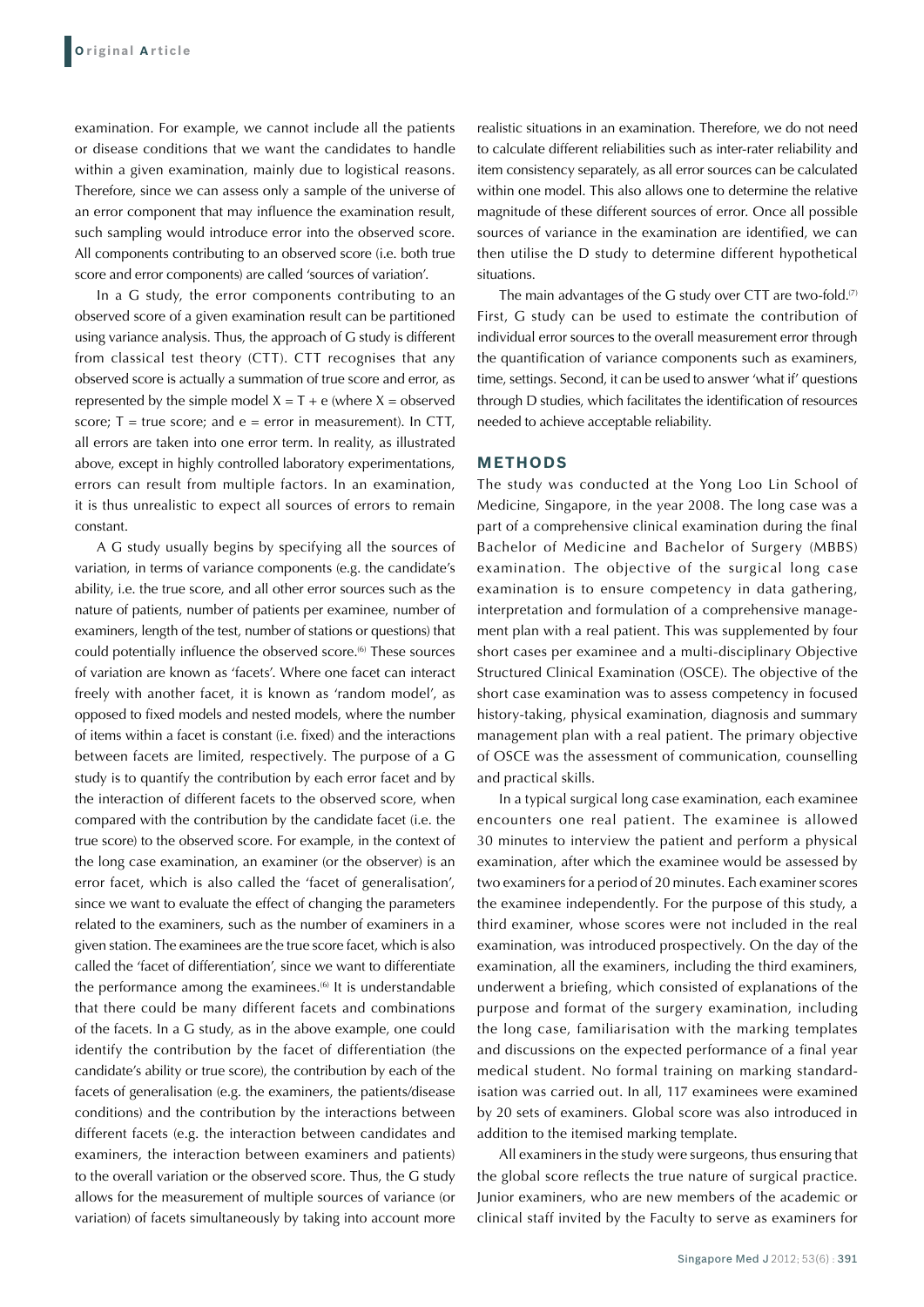# **Table I. Result of analyses using Models 1 and 2.**

|                            | <b>Two examiners</b> |                      |            | <b>Three examiners</b> |                      |            |
|----------------------------|----------------------|----------------------|------------|------------------------|----------------------|------------|
|                            | No. of<br>examiners  | <b>G-coefficient</b> | <b>SEM</b> | No. of<br>examiners    | <b>G-coefficient</b> | <b>SEM</b> |
| Model $1$ ( $c \times e$ ) |                      |                      |            |                        |                      |            |
| Itemised score             | $\overline{2}$       | 0.78                 | 3.28       | $\overline{2}$         | 0.74                 | 3.37       |
|                            | 3                    | 0.84                 | 2.67       | 3                      | 0.81                 | 2.75       |
|                            | $\overline{4}$       | 0.87                 | 2.31       | $\overline{4}$         | 0.85                 | 2.38       |
| Global score               | $\overline{2}$       | 0.80                 | 0.54       | $\overline{2}$         | 0.77                 | 0.56       |
|                            | 3                    | 0.85                 | 0.44       | 3                      | 0.83                 | 0.46       |
|                            | $\overline{4}$       | 0.89                 | 0.38       | $\overline{4}$         | 0.87                 | 0.40       |
| Model $2(e:c)$             |                      |                      |            |                        |                      |            |
| Itemised score             | $\overline{2}$       | 0.78                 | 3.72       | $\overline{2}$         | 0.75                 | 3.85       |
|                            | 3                    | 0.85                 | 3.04       | 3                      | 0.82                 | 3.15       |
|                            | $\overline{4}$       | 0.88                 | 2.63       | $\overline{4}$         | 0.86                 | 2.72       |
| Global score               | $\overline{2}$       | 0.66                 | 0.70       | $\overline{2}$         | 0.65                 | 0.75       |
|                            | 3                    | 0.75                 | 0.57       | 3                      | 0.73                 | 0.57       |
|                            | 4                    | 0.80                 | 0.49       | $\overline{4}$         | 0.79                 | 0.49       |

Note: Data in bold shows the reliability figures for the actual number of examiners used for each analysis.

SEM: standard error of measurements; (c × e): candidates into examiners; (e : c): examiners nested within candidates

the final professional MBBS, were paired with more senior examiners. In their first year, junior examiners are paired with two senior examiners and act only as observers. In their second year, they are paired with a senior examiner for the MBBS exam. Senior examiners generally have at least three years of experience as MBBS clinical examiners. All examiners and examiner-observers took part in the pre- and post-examination briefings. The standardised marking template was discussed during the pre-examination briefing. However, the examiners were not distributed based on their sub-specialty interests, for example, a urologist may act as an examiner in a station where the patient presents with peripheral vascular disease. This was a conscious decision, as the purpose of the examination was to assess core surgical knowledge.

The range of marks for global score was  $0-10$  ( $0 =$  poor and unsafe junior doctor; 10 = excellent junior doctor). The range of marks for the itemised marking template was 0–70, distributed among six domains: history, examination, investigation, diagnosis, management and professionalism. Each panel of examiners, comprising a pair of senior examiners and an examiner-observer, had the same encounter with an examinee for the long and short cases. Each set of examiners rated a total of 5–6 examinees using the same patient during the course of the examination. Unlike the OSCE, where each station has a customised marking template, the marking template used during clinical examination was generic, i.e. the same marking template was used for all examinees. Confidentiality of all human subjects (i.e. patients, examiners and examinees) was maintained during all phases of the study. We foresaw no harm arising from the study.

Two G study models were used. Separate G and D studies were carried out for both the two- and three-examiner setups and for both itemised and global scores. For both models, the facet of differentiation was the candidates, while the facet of generalisation was the examiners. All other error sources (or facets of generalisation), such as the patients, their disease conditions and the testing time, and their interactions were considered together as undifferentiated or unsystematic error.

In Model 1, 5–6 candidates who were examined by the same set of examiners were considered to be a testlet. Therefore, the whole examination consisted of 20 testlets. The study design for each testlet was the random model of candidates into examiners  $(c \times e)$ . The variance components of the testlets were averaged to calculate the G-coefficient and the standard error of measurements (SEM) for the entire examination. Model 2 was developed to answer the third research question. The examination was not broken down into testlets. Instead, all scores were considered as a whole, assuming that each candidate was also examined by a unique set of examiners. In reality, this was not always the case, as each set of examiners examined 5–6 candidates. The G-study design was a model of examiners nested within the candidates (e : c).

#### **RESULTS**

For Model 1, in itemised scoring, increasing the number of examiners from two to three improved the reliability, vis-à-vis generalisability (Table I). However, the gain, as depicted by the difference between the G-coefficients of the two- and threeexaminer set-ups, was modest (0.03). In global scoring, the addition of a third examiner increased the reliability by 0.03, the same increment as in the itemised score analysis. The global scores, however, had a smaller SEM compared to itemised scoring (Table I).

For the hypothetical Model 2, in itemised scoring, adding a third examiner resulted in a gain in reliability of 0.04, vis-àvis generalisability, as depicted by the difference between the G-coefficients of the two- and three-examiner set-ups (Table I). In global scoring, the addition of the third examiner increased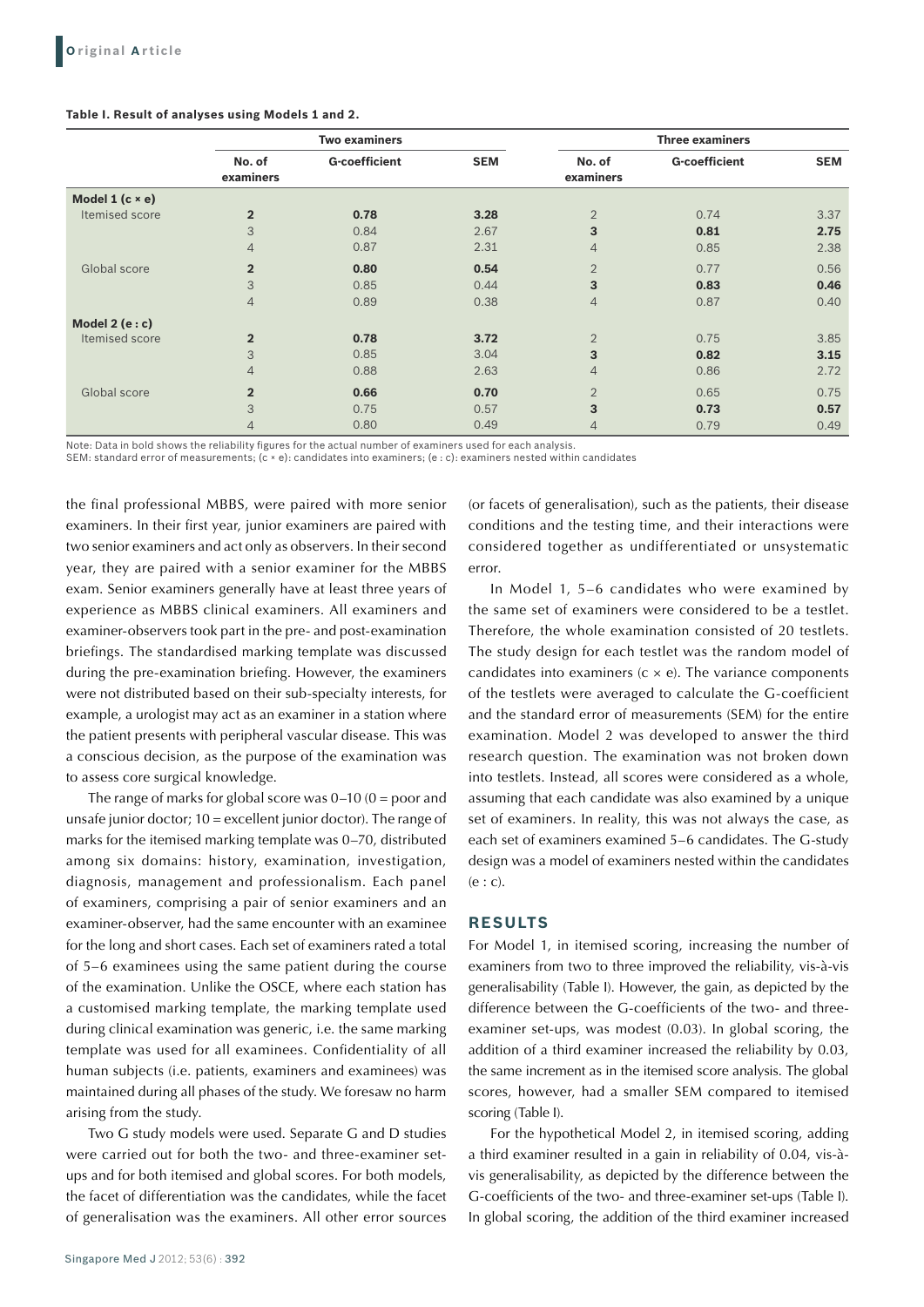|  | Table II. Variance components (%) of the facets of individual studies in the two models. |  |
|--|------------------------------------------------------------------------------------------|--|
|--|------------------------------------------------------------------------------------------|--|

| <b>Model/facet</b>                     | <b>Variance component</b> |                    |                  |             |  |  |  |
|----------------------------------------|---------------------------|--------------------|------------------|-------------|--|--|--|
|                                        |                           | Itemised score (%) | Global score (%) |             |  |  |  |
|                                        | 2 examiners               | 3 examiners        | 2 examiners      | 3 examiners |  |  |  |
| Model $1$ (c $\times$ e)<br>Candidates | 36.93 (58.3)              | 32.59(53.5)        | 1.16(55.2)       | 1.04(52.6)  |  |  |  |
| Examiners                              | 5.02(7.9)                 | 5.64(9.3)          | 0.35(16.6)       | 0.30(15.2)  |  |  |  |
| $(c \times e)$ and residual error      | 21.44 (33.8)              | 22.66 (37.2)       | 0.59(28.2)       | 0.64(32.2)  |  |  |  |
| Model $2(e:c)$<br>Candidates           | 50.40 (64.5)              | 44.25 (59.8)       | 0.97(49.8)       | 0.90(48.0)  |  |  |  |
| $(e: c)$ and residual error            | 27.73(35.5)               | 29.70 (40.2)       | 0.97(50.2)       | 0.98(52.0)  |  |  |  |

(c × e): candidates into examiners; (e : c): examiners nested within candidates

reliability by 0.07. However, like Model 1, global score had a lower SEM (Table I).

Variance components of the facets, together with their percentage contributions, for each study in both models are given in Table II. The data indicated a relatively high percentage of interaction plus residual error in both the itemised and global marking templates.

#### **DISCUSSION**

The results from this study showed that the introduction of a third independent examiner resulted in a modest increase in reliability from 0.03 to 0.04. Having four examiners for each long case examination improved reliability by an additional 0.03–0.06. In absolute value, the gain was only marginal. However, increasing the number of examiners per station without increasing the number of patients or cases may not be the best use of examiners' time in omnipresent, resource-limited situations.<sup>(8,9)</sup> A better strategy, pedagogically and cost-wise, would be to increase the number of patients or cases that each candidate is required to assess, and if need be, to have a lower number of examiners per case. As an illustration, instead of having four examiners examine each examinee on one case, a better strategy may be having two pairs of examiners examine two cases. This would maintain the same amount of time spent by the examiners but increase the content validity $(8,9)$  and reliability of the examination.(1)

The argument in favour of increasing the number of patients that each examinee is required to examine is also supported by the variance component analysis (Table II). The relatively high percentage contribution by the facet that includes residual error in all the studies indicates that the long case (i.e. the patient scenario) may be contributing significantly to the measurement error (i.e. unreliability). Therefore, allowing each examinee to take a higher number of cases while spreading the examiners available over the different long cases, as pointed out earlier, may be an option worthy of experimenting. The time taken to implement more than one long case per examinee, however, may be a limiting factor for such an examination design.

The result of Model 1 in our study supports the use of the global score. This is in line with other study findings, which showed that global score could be an acceptable alternative to the more detailed itemised score.<sup>(5)</sup> However, the use of global score requires content experts who are trained in the examination methods. Perhaps, more importantly, the use of global score requires consensus among the examiners with regard to the various levels of competencies expected of the candidates<sup>(5)</sup> Compared to global score, itemised score was found to be marginally less reliable using the more realistic model (i.e. Model 1). Nevertheless, itemised score provides opportunities for more meaningful feedback to the examinee, as examiners score the examinee in individual domains. Itemised score also allows educators to identify areas of deficiencies or strengths in their course. For example, if a large number of examinees perform poorly in one specific domain, it gives a strong signal to explore whether that domain has been taught well in the course or whether the assessment method is robust enough.

In the hypothetical situation outlined in the third research question, in which each examiner is committed to conduct a very limited number of examinations, having an itemised scoring system consistently provided better reliability. This is evident as in Model 2, the reliability of itemised scores remained relatively unchanged, whereas that of global score deteriorated. In other words, if the examiners were to assess a very limited number of clinical encounters, it would be better to use an itemised score rather than the global score.

This is one of very few generalisability studies conducted on the surgical long case. Most of the studies done on the validity and reliability of the long case are from internal medicine and related disciplines. This study, however, did not address several important questions. First, the effect of an increase or decrease in the length of time of examination<sup>(10)</sup> was not studied. Similarly, several other important variables, such as the influence of context,(11) experience of examiners, influence of gender among examinees and examiners, patient variables<sup>(9)</sup> and the difficulty level of cases selected, which may impact the examination result, vis-à-vis reliability, were not studied. Furthermore, although all the examiners were briefed, there was no formal training of examination standardisation, which is known to adversely affect study conclusions.(12) We hope that this study will result in further discussions on the psychometric and logistical issues in high-stake clinical assessment, which could lead to a better examination design.